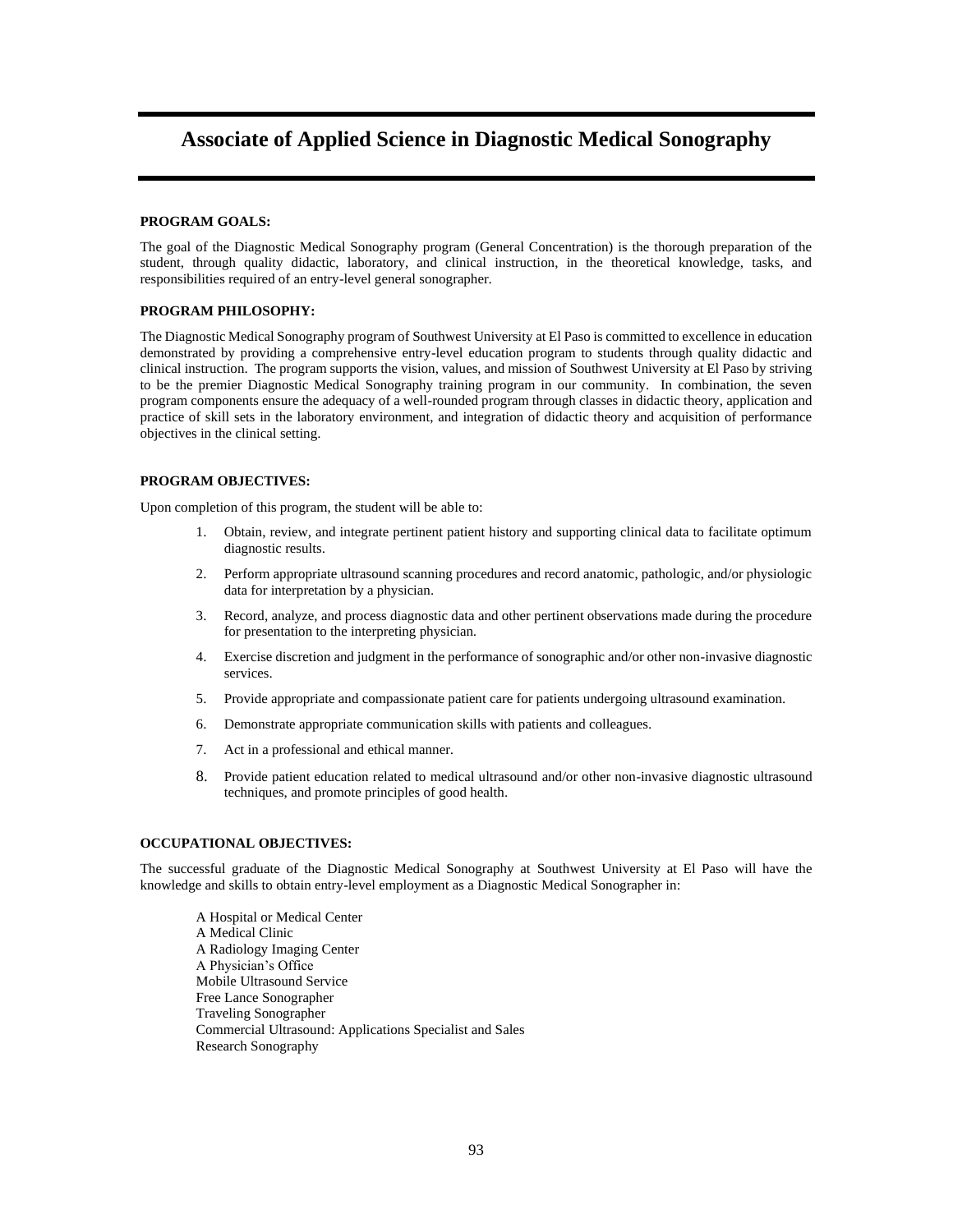#### **Admissions requirements:**

- **All potential students must receive a school catalog prior to signing an enrollment agreement**
- **Student must attend entrance orientation**
- **A high school diploma or its equivalency is required for admission into the program**
- **Prospective students must complete a successful interview with an intake (admissions) counselor**
- **Prospective students must submit an AAS DMS Admissions Application**
- **Applicants must be at least 17 years of age (applicants under the age of 18 require written permission from a parent or legal guardian in order to enroll.)**
- **Applicants must take and pass an institutional HESI entrance exam with a minimum of 70%. Non-Refundable exam fee is \$45.00 dlls**
- **Applicants must be a graduate of Southwest University AAS Allied Health Program. (Tuition and Program length for these programs are in addition to the cost for this program; please refer to the institutional catalog for program specific tuition costs).**

**General Criteria:** Applicants for specialized admissions must satisfy minimum criteria in order to be eligible for consideration for ranking. The following is required for all students wishing to enroll the program:

- Must be a graduate of an SU AAS Allied Health Program or a SU BS program
- Must have earned a minimum SU cumulative GPA of 3.5, an attendance rate of 90% and no write ups are required.
- The following is required for all outside students wishing to enroll the program: Baccalaureate in Science and Minimum cumulative GPA of 3.0 (Transcript is required for academic review)

Students must complete admissions requirements prior to enrollment in specialized courses. There is a scheduled ranking date for this program. It is ultimately the student's responsibility to submit all required documentation to allow for normal processing.

| <b>Total Lab Hours:</b>        | <b>310 Hrs</b> |
|--------------------------------|----------------|
| <b>Total Externship Hours:</b> | <b>825 Hrs</b> |
| <b>Total Lecture Hours:</b>    | <b>920 Hrs</b> |
| <b>Total Program Hours:</b>    | 2055 Hrs       |
| <b>Total Length of Time:</b>   | <b>104 Wks</b> |
| <b>Total Credit Hours:</b>     | 134.5 Credits  |

**Definition of Academic Year:** An academic year will consist of 30 instruction weeks and 36 quarter credit hours.

**Full Time Status:** Student's enrollment status will be considered full time if the student is enrolled in at least 7.5 credit hours in a six week period.

**Program Delivery: Blended** *(Residential and Online, please see marked classes)* The program content is offered through lecture, laboratory, and externship experience. (certain lecture and/or laboratory courses may be delivered online, those courses are identified as blended, below)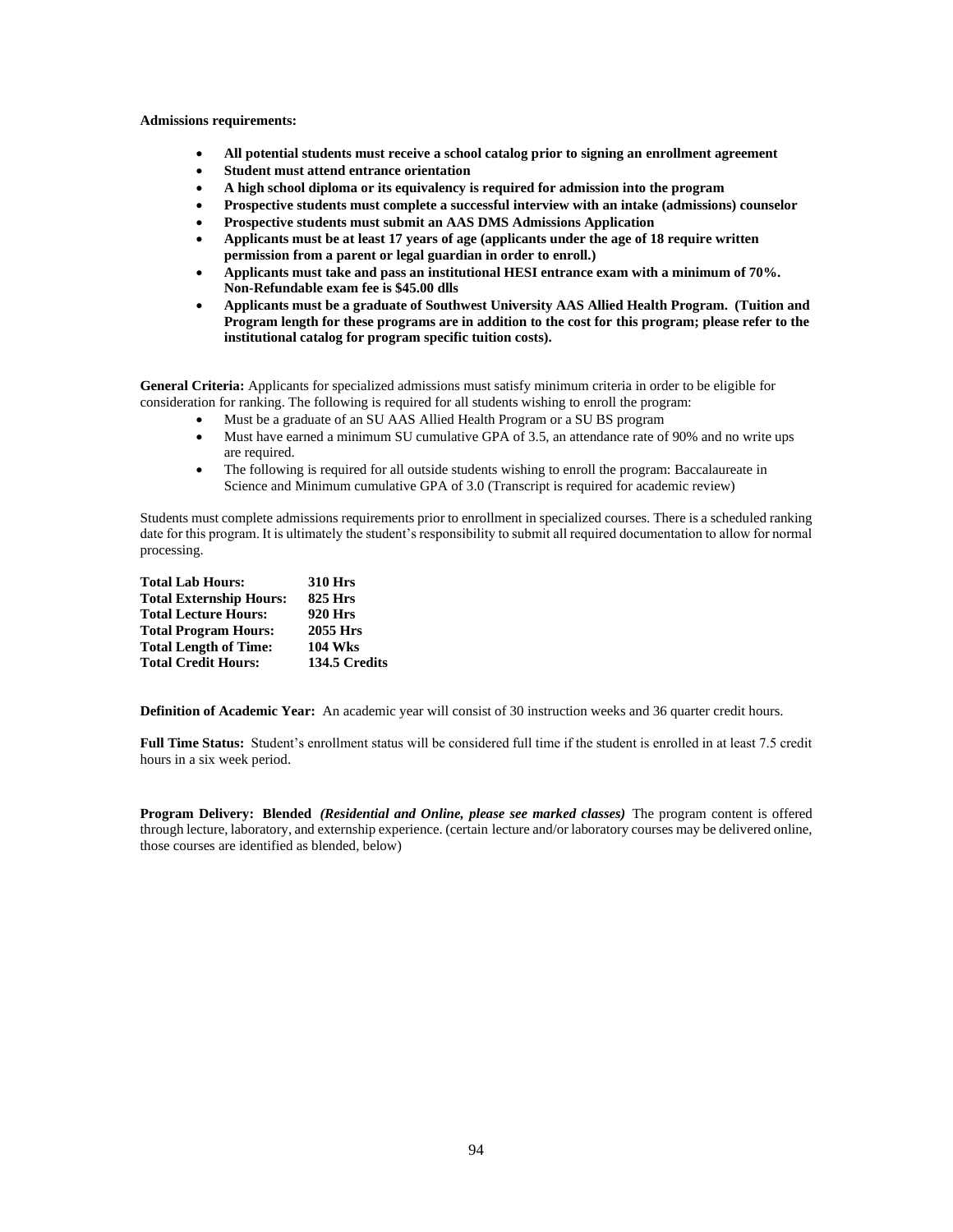### **AAIP 101 ADVANCED ANATOMY FOR IMAGING PROFESSIONALS**

This course is designed to establish a knowledge base in the systems of the human body. The course content describes and discusses in specific detail the various functions of biological systems within the human body. The course introduces concepts relating to tissue, cells and organ systems. Anatomy is heavily emphasized, and individual class sessions often concentrate on specific parts of the body. Beginning human physiology covers the mechanisms sustaining human life and addresses each system's specific function, health issues, pathologies, diagnostics and disease prevention.

#### **Clock hours of lab: 20**

#### **Clock hours of classroom lecture: 40**

*Clock hours of individual and small group tutoring: provided to student on an as-needed basis*

**Pre-Requisite: N/A**

# **Total Clock Hours: 60**

| <b>Tuition: \$1,575.00</b>                                              |     |
|-------------------------------------------------------------------------|-----|
| Length of time $(1 \text{ hrs per day}, 5 \text{ days per wk})$ : 6 wks |     |
| Lecture                                                                 | 4.0 |
| Lab                                                                     | 1.0 |
| Ext                                                                     | 0.0 |
| $\sim$ $\sim$ $\sim$ $\sim$ $\sim$                                      |     |

#### $\text{TOTAL} = 5.0 \text{ Qtr} \text{Hr}$

#### **ALG 110 ALGEBRA I**

This course is designed to provide understanding of basic properties of real numbers and to use algebraic models to solve verbal problems with linear and quadratic equation, complex numbers, factoring and graphs. Emphasis is placed on manipulation of algebraic equations, problem solving and their correlation to general arithmetic.

## **Clock hours of lab: 0**

### **Clock hours of classroom lecture: 30**

*Clock hours of individual and small group tutoring: provided to student on an as-needed basis*

# **Pre-Requisite: N/A**

**Total Clock Hours: 30**

#### **Method of Delivery: Blended Tuition: \$945.00**

Length of time (1 hrs per day, 5 days per wk): 6 wks Lecture 3.0  $Lab$  0.0

| Ext |                      |  |
|-----|----------------------|--|
|     | $TOTAL = 3.0$ Otr Hr |  |

#### **AIP 101 ANATOMY FOR IMAGING PROFESSIONALS I**

This course provides systemic and functional review of human gross anatomy and sectional anatomy in order for students to obtain the knowledge required in the diagnostic ultrasound medical field. Students will learn the physiology of different (organ) systems. The course will cover the following subject areas: Integumentary, Endocrine, Musculoskeletal and Nervous System.

**Clock hours of lab: 10**

# **Clock hours of classroom lecture: 20**

*Clock hours of individual and small group tutoring: provided to student on an as-needed basis* **Pre-Requisite: N/A Total Clock Hours: 30 Method of Delivery: Blended Tuition: \$788.00** Length of time (1 hrs per day, 5 days per wk): 6 wks Lecture  $2.0$ 

| .   |     |
|-----|-----|
| Lab | 0.5 |
| Ext | 0.0 |
|     |     |

 $TOTAL = 2.5 Qtr Hr$ 

### **AIP 102 ANATOMY FOR IMAGING PROFESSIONALS II**

This course provides a systemic and functional review of human gross anatomy and sectional anatomy in order for students to expand the knowledge acquired in the Anatomy for Imaging Professionals I course. Students will learn the major gross— anatomical and systematic anatomy structures and physiology functions / interactions of the different (organ) systems, The course will also introduce students to basic diagnostic images of gross-anatomical and sectional anatomy structures, as well as basic physiology, This course will primarily focus on the sectional anatomy as it pertains to the Cardiovascular, Lymphatic, Respiratory, Digestive Reproductive and Urinary Systems.

#### **Clock hours of lab: 10**

### **Clock hours of classroom lecture: 20**

*Clock hours of individual and small group tutoring: provided to student on an as-needed basis*

**Pre-Requisite: AIP 101 Total Clock Hours: 30**

### **Tuition: \$788.00**

Length of time (1 hrs per day, 5 days per wk): 6 wks Lecture 2.0  $Lab$  0.5  $\text{Ext}$  0.0

 $TOTAL = 2.5 Qtr Hr$ 

### **BC 110 BUSINESS COMMUNICATION**

This course examines basic interpersonal<br>communication processes with practical communication processes with practical applications for the business environment. Issues regarding cross- cultural communications and ethical considerations in business communication are discussed. The course will emphasize planning, organizing and delivering oral presentations in business settings.

#### **Clock hours of lab:0**

#### **Clock hours of classroom lecture: 30**

*Clock hours of individual and small group tutoring: provided to student on an as-needed basis* **Pre-Requisite: N/A Total Clock Hours: 30 Method of Delivery: Blended Tuition: \$945.00** Length of time (1 hrs per day, 5 days per wk): 6 wks Lecture 3.0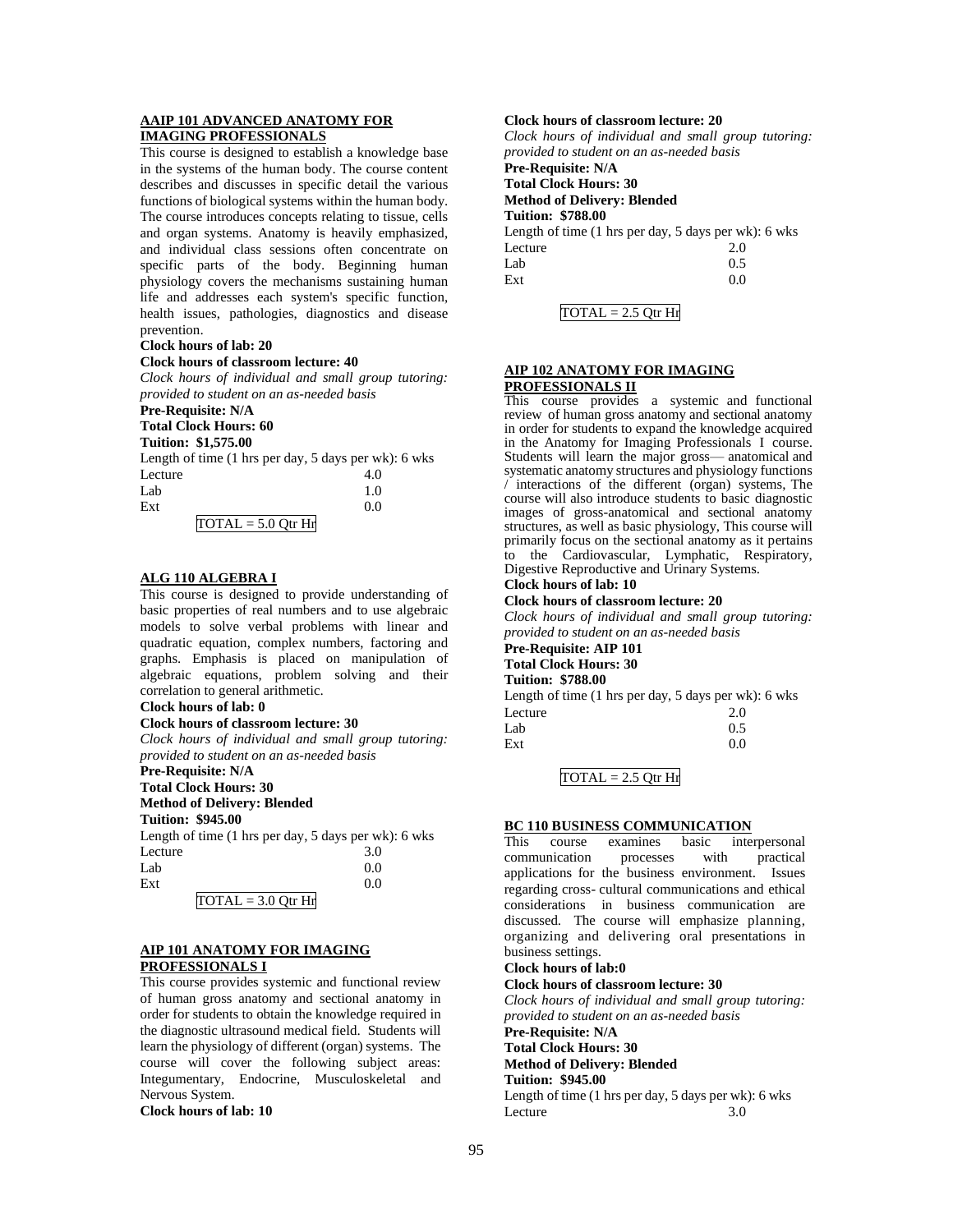| Lab |                                         |     | 0.0 |
|-----|-----------------------------------------|-----|-----|
| Ext |                                         |     | 0.0 |
|     | $m \wedge m \wedge r$ $\wedge$ $\wedge$ | $-$ |     |

## $\text{TOTAL} = 3.0 \text{ Qtr Hr}$

### **BIO 101 BIOLOGY I**

This course is designed to provide the students with the foundation and knowledge of biology in brief investigations of all major facets of living organisms including cell structure and function, major kingdoms of organisms, selected topics in human anatomy, physiology, genetics, reproduction, evolution, and biochemistry. In addition, ecological principles and conservation will be stressed throughout the course.

# **Clock hours of lab: 0**

# **Clock hours of classroom lecture: 30**

*Clock hours of individual and small group tutoring: provided to student on an as-needed basis*

# **Pre-Requisite: N/A**

**Total Clock Hours: 30**

# **Method of Delivery: Blended**

**Tuition: \$945.00**

| Length of time $(1 \text{ hrs per day}, 5 \text{ days per wk})$ : 6 wks |     |
|-------------------------------------------------------------------------|-----|
| Lecture                                                                 | 3.0 |
| Lab                                                                     | 0.0 |
| Ext                                                                     | 0.0 |
|                                                                         |     |

# $TOTAL = 3.0 Qtr Hr$

#### **BIO 102 BIOLOGY II**

This course is a detailed study of body structure and function utilizing principles of chemistry, biochemistry as well as anatomy and physiology. It includes the following topics: cardiovascular system, lymphatic system, nonspecific defense and immunity, respiratory system, digestive system, urinary system, fluid/electrolyte and acid/base balance, and reproductive system

#### **Clock hours of lab: 0**

### **Clock hours of classroom lecture: 30**

*Clock hours of individual and small group tutoring: provided to student on an as-needed basis*

# **Pre-Requisite: BIO 101**

**Total Clock Hours: 30**

### **Method of Delivery: Blended Tuition: \$945.00**

Length of time (1 hrs per day, 5 days per wk): 6 wks

| Length of this (1 ms per day, $\sigma$ days per way. $\sigma$ |     |
|---------------------------------------------------------------|-----|
| Lecture                                                       | 3.0 |
| Lab                                                           | 0.0 |
| Ext                                                           | 0.0 |
| $TOTAL = 3.0 Qtr Hr$                                          |     |

#### **BIO 103D MICROORGANISMS AND DISEASE**

Microorganisms & Disease covers principles of microbiology and the impact these organisms have on humans and on the environment. Topics include the various groups of microorganisms, their structure, physiology, genetics, microbial pathogenicity, infectious diseases, immunology, and selected practical applications. The course will additionally cover the proper application of the skills needed for microscopy,

aseptic technique, staining, culture methods, and identification of microorganisms. **Clock hours of lab: 0**

**Clock hours of classroom lecture: 30** *Clock hours of individual and small group tutoring: provided to student on an as-needed basis*

**Pre-Requisite: BIO 102** 

**Total Clock Hours: 30**

**Tuition: \$945.00**

| Length of time (1 hrs per day, 5 days per wk): 6 wks |     |
|------------------------------------------------------|-----|
| Lecture                                              | 3.0 |
| Lab                                                  | 0.0 |
| Ext                                                  | 0.0 |
|                                                      |     |

 $TOTAL = 3.0 Qtr Hr$ .

### **CL 100 INTRODUCTION TO CLINICAL PROCEDURES**

The student will learn intermediate and advanced procedures for infection control, how to prepare, examine, and treat areas, take patient history and measurements, prepare and administer medications.

#### **Clock hours of lab: 20 Clock hours of classroom lecture: 10**

*Clock hours of individual and small group tutoring: provided to student on an as-needed basis*

# **Pre-Requisite: N/A**

#### **Total Clock Hours: 30 Tuition: \$630.00**

**Laboratory Fee:** *Please see page 24*

Length of time (1 hrs per day, 5 days per wk): 6 wks

| $\frac{1}{2}$ $\frac{1}{2}$ $\frac{1}{2}$ $\frac{1}{2}$ $\frac{1}{2}$ $\frac{1}{2}$ $\frac{1}{2}$ $\frac{1}{2}$ $\frac{1}{2}$ $\frac{1}{2}$ $\frac{1}{2}$ $\frac{1}{2}$ $\frac{1}{2}$ $\frac{1}{2}$ $\frac{1}{2}$ $\frac{1}{2}$ $\frac{1}{2}$ $\frac{1}{2}$ $\frac{1}{2}$ $\frac{1}{2}$ $\frac{1}{2}$ $\frac{1}{2}$ |     |
|---------------------------------------------------------------------------------------------------------------------------------------------------------------------------------------------------------------------------------------------------------------------------------------------------------------------|-----|
| Lecture                                                                                                                                                                                                                                                                                                             | 1.0 |
| Lab                                                                                                                                                                                                                                                                                                                 | 2.0 |
| Ext                                                                                                                                                                                                                                                                                                                 | 0.0 |
| $TOTAL = 2.0 Qtr Hrs$                                                                                                                                                                                                                                                                                               |     |

### **DMS 201 INTRODUCTION TO ULTRASOUND IMAGING**

This course is an introduction to the nature of ultrasound and to the fundamental role and duties of the sonographer. Emphasis is placed on the origins and evolution of diagnostic medical sonography, development of the sonographer, the student sonographer, safety issues in sonography, basic medical techniques and patient care, communication skills, clinical assessments, medical and legal aspects in sonography, medical ethics and professionalism, employment opportunities for sonographers.

# **Clock hours of lab: 10**

### **Clock hours of classroom lecture: 50**

*Clock hours of individual and small group tutoring: provided to student on an as-needed basis*

# **Pre-Requisite: N/A**

# **Total Clock Hours: 60**

**Tuition: \$1733.00**

Length of time (2 hrs per day, 5 days per wk): 6 wks  $L_{\text{ecture}}$ 

| ______               | - - - - - |
|----------------------|-----------|
| Lab                  | 0.5       |
| Ext                  | 0.0       |
| $TOTAL = 5.5 Qtr Hr$ |           |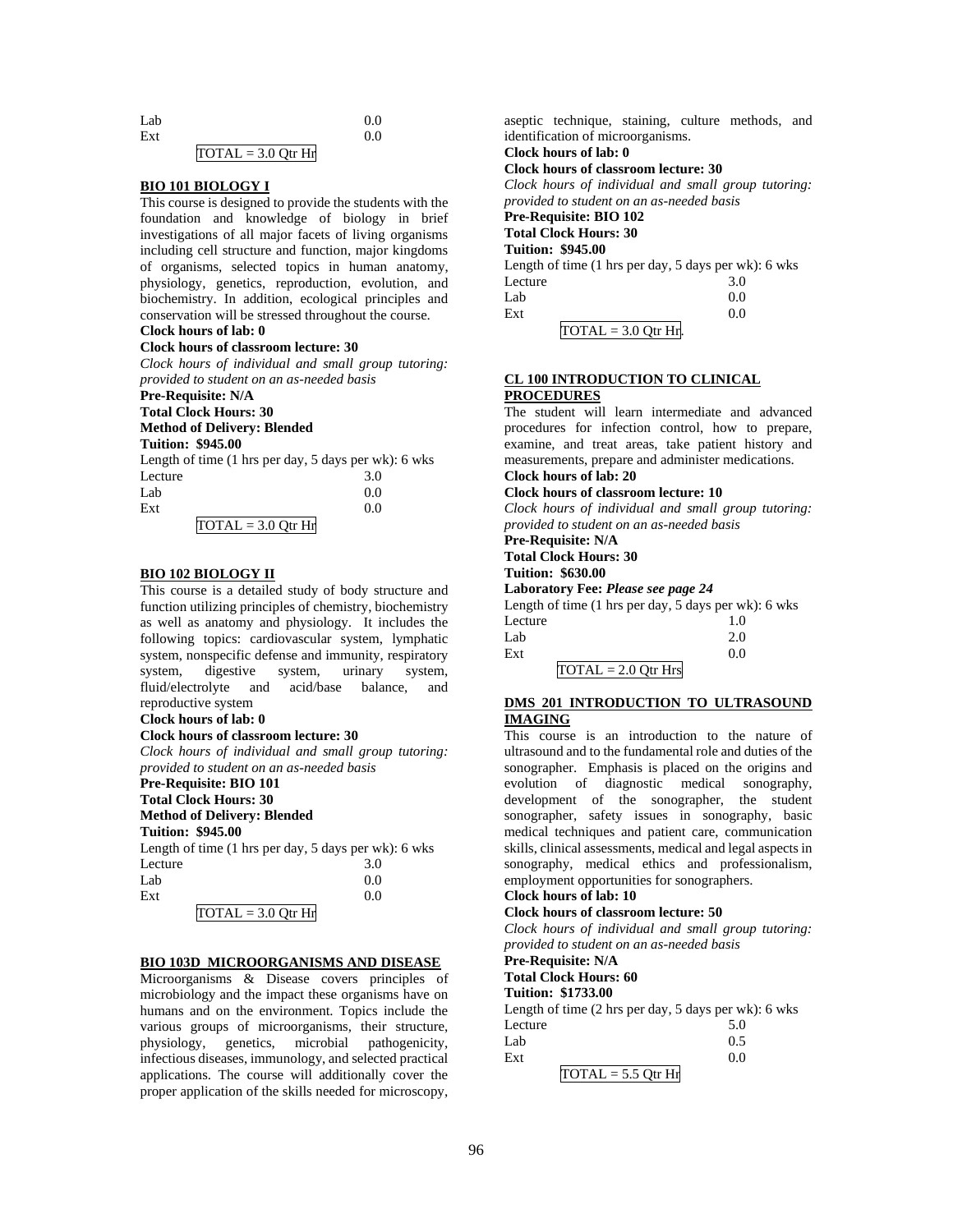### **DMS 202 INTERMEDIATE ULTRASOUND IMAGING**

This course is an introduction to the nature of ultrasound and to the fundamental role and duties of the sonographer. This course will emphasize the structure and function of: body planes and directions, and basic anatomy and physiology of body systems (with special emphasis on the liver), biliary tree, pancreas, renal, thyroid, parathyroid, male and female reproductive systems, and the cardiovascular system.

## **Clock hours of lab: 10**

#### **Clock hours of classroom lecture: 50**

*Clock hours of individual and small group tutoring: provided to student on an as-needed basis*

#### **Pre-Requisite: DMS 201**

**Total Clock Hours: 60**

#### **Tuition: \$1733.00**

Length of time (2 hrs per day, 5 days per wk): 6 wks Lecture 5.0  $Lab$  0.5  $\text{Ext}$  0.0

# $TOTAL = 5.5 Qtr Hr$

#### **DMS 210 ABDOMINAL AND SMALL PARTS ULTRASOUND IMAGING**

This course provides interpretation of normal anatomy, sonographic and gross anatomy demonstrating scanning techniques and identifying normal sonographic protocols for abdomen and small parts. Interpretation of abnormal anatomy, identification and interpretation of pathological conditions affecting the abdominal organs and small parts and the role of differential diagnoses in ultrasound examinations.

# **Clock hours of lab: 10**

## **Clock hours of classroom lecture: 50**

*Clock hours of individual and small group tutoring: provided to student on an as-needed basis*

# **Pre-Requisite: DMS 201**

**Total Clock Hours: 60**

## **Tuition: \$1733.00**

Length of time (2 hrs per day, 5 days per wk): 6 wks Lecture  $5.0$  $Lab$  0.5  $\text{Ext}$  0.0  $\overline{TOTAL} = 5.5$  Qtr Hr

#### **DMS 212 ABDOMINAL ULTRASOUND IMAGING**

This course is designed to provide an interpretation of abnormal anatomy, identification and interpretation of pathological conditions affecting the abdominal organs. It includes the role of differential diagnoses in ultrasound examinations.

#### **Clock hours of lab: 10**

**Clock hours of classroom lecture: 50**

*Clock hours of individual and small group tutoring: provided to student on an as-needed basis*

# **Pre-Requisite: DMS 210**

**Total Clock Hours: 60 Tuition: \$1733.00**

| Length of time $(2 \text{ hrs per day}, 5 \text{ days per wk})$ : 6 wks |     |
|-------------------------------------------------------------------------|-----|
| Lecture                                                                 | 5.0 |
| Lab                                                                     | 0.5 |
| Ext                                                                     | 00  |
| $=$ $ \sim$<br><b>mom</b> + T                                           |     |

 $\text{TOTAL} = 5.5 \text{ Qtr Hr}$ 

### **DMS 214 SMALL PART ULTRASOUND IMAGING**

This course is designed to provide an interpretation of abnormal anatomy, identification and interpretation of pathological conditions affecting the abdominal organs. It includes role of differential diagnoses in ultrasound examinations.

**Clock hours of lab: 30**

**Clock hours of classroom lecture: 30**

*Clock hours of individual and small group tutoring: provided to student on an as-needed basis*

**Pre-Requisite: DMS 210**

# **Total Clock Hours: 60**

**Tuition: \$1418.00** Length of time (2 hrs per day, 5 days per wk): 6 wks Lecture 3.0 Lab  $1.5$  $\text{Ext}$  0.0

|  | `A I<br>∆ווי |  | Otr F | 117 |
|--|--------------|--|-------|-----|
|--|--------------|--|-------|-----|

### **DMS 220 OBSTETRICS AND GYNECOLOGY ULTRASOUND IMAGING I**

This course will introduce the protocols, policies, and fundamentals involved with obstetrics and gynecology ultrasound studies. The course will introduce the skills needed to perform studies by recognizing and identifying fetal structures and the female reproductive anatomy, along with obstetrics and gynecology transducer recognition.

### **Clock hours of lab: 10**

### **Clock hours of classroom lecture: 50**

*Clock hours of individual and small group tutoring: provided to student on an as-needed basis*

# **Pre-Requisite: DMS 210**

# **Total Clock Hours: 60**

**Tuition: \$1733.00** Length of time  $(2 \text{ hrs per day } 5 \text{ days per wk})$ : 6 wks

| Lengur or three $(z \text{ ms per day}, z \text{ days per why})$ . |     |
|--------------------------------------------------------------------|-----|
| Lecture                                                            | 5.0 |
| Lab                                                                | 0.5 |
| Ext                                                                | 0.0 |
| $TOTAL = 5.5 Qtr Hr$                                               |     |

### **DMS 222 OBSTETRICS AND GYNECOLOGY ULTRASOUND IMAGING II**

This course is designed to provide the interpretation of normal anatomy, sonographic and gross anatomy demonstrating scanning techniques and identifying normal sonographic protocols for gynecologic and obstetric ultrasound examinations.

### **Clock hours of lab: 30**

**Clock hours of classroom lecture: 30**

*Clock hours of individual and small group tutoring: provided to student on an as-needed basis*

# **Pre-Requisite: DMS 220**

**Total Clock Hours: 60**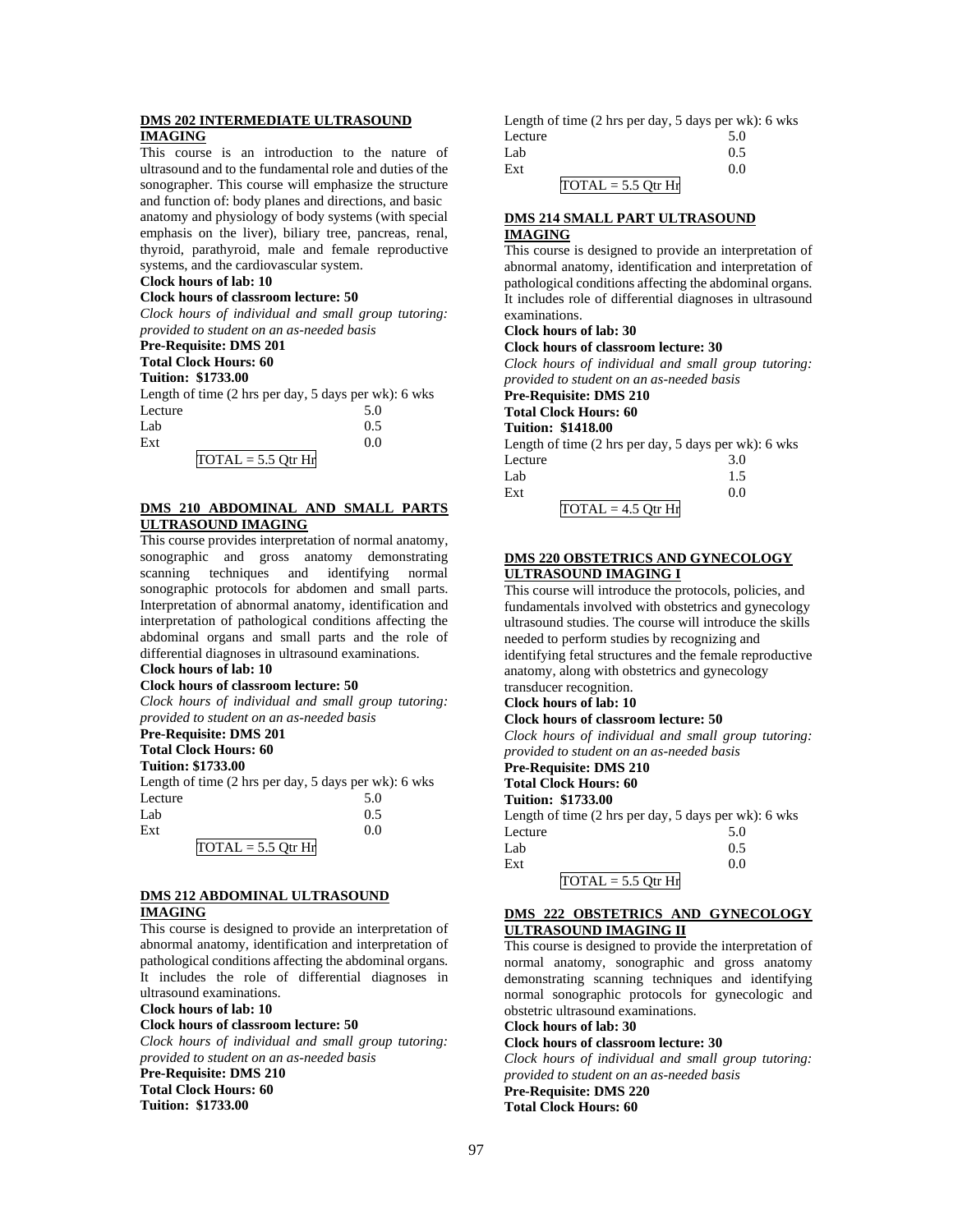#### **Tuition: \$1418.00**

Length of time (2 hrs per day, 5 days per wk): 6 wks Lecture 3.0

| Lab |                                     | 1.5 |
|-----|-------------------------------------|-----|
| Ext |                                     | 0.0 |
|     | $\text{TOTAL} = 4.5 \text{ Qtr Hr}$ |     |

#### **DMS 224 EXAM REVIEW PREPARTION I**

This course provides a comprehensive review for abdominal specialty examination that includes interpretation of normal anatomy, sonographic and gross anatomy rehearsing scanning techniques oriented to identify normal anatomy with sonographic protocols for abdomen and small parts. Competency in the interpretation of abnormal anatomy and identification of pathological conditions affecting the abdominal organs and the role of differential diagnoses with ultrasound examinations.

#### **Clock hours of lab: 10**

#### **Clock hours of classroom lecture: 50**

*Clock hours of individual and small group tutoring: provided to student on an as-needed basis*

# **Pre-Requisite: DMS 220**

**Total Clock Hours: 60**

# **Tuition: \$1733.00**

Length of time (2 hrs per day, 5 days per wk): 6 wks Lecture 5.0  $Lab$  0.5  $\text{Ext}$  0.0

 $TOTAL = 5.5 Qtr Hr$ 

#### **DMS 230 INTRODUCTION TOVASCULAR ULTRASOUND IMAGING**

The course is a detailed introduction to the basics of Vascular Ultrasound Imaging. The course will also include the policies and protocols involved with vascular scanning, and an overview of vascular instrumentation.

#### **Clock hours of lab: 10**

#### **Clock hours of classroom lecture: 50**

*Clock hours of individual and small group tutoring: provided to student on an as-needed basis*

## **Pre-Requisite: DMS 220**

**Total Clock Hours: 60**

# **Tuition: \$1733.00**

|         | Length of time $(2 \text{ hrs per day}, 5 \text{ days per wk})$ : 6 wks |
|---------|-------------------------------------------------------------------------|
| Lecture | 5.0                                                                     |
| Lab     | 0.5                                                                     |
| Ext     | 0.0                                                                     |
| .       | $=$ $ \sim$                                                             |

# $TOTAL = 5.5 Qtr Hr$

### **DMS 234 EXAM REVIEW PREPARATION II**

This course provides a comprehensive review for abdominal specialty examination that includes interpretation of normal anatomy, sonographic and gross anatomy rehearsing scanning techniques oriented to identify normal anatomy with sonographic protocols for abdomen and small parts. Competency in the interpretation of abnormal anatomy and

identification of pathological conditions affecting the abdominal organs and the role of differential diagnoses with ultrasound examinations.

# **Clock hours of lab: 10**

**Clock hours of classroom lecture: 50**

*Clock hours of individual and small group tutoring: provided to student on an as-needed basis* **Pre-Requisite: DMS 224**

# **Total Clock Hours: 60**

## **Tuition: \$1733.00**

| Length of time $(2 \text{ hrs per day}, 5 \text{ days per wk})$ : 6 wks |     |
|-------------------------------------------------------------------------|-----|
| Lecture                                                                 | 5.0 |
| Lab                                                                     | 0.5 |
| Ext                                                                     |     |
| $TOTAL = 5.5 Qtr Hr$                                                    |     |

#### **DMS 240 PHYSICAL PRINCIPLES AND INSTRUMENTATION OF ULTRASOUND IMAGING**

The course will correlate the principles and concepts obtained in general physics and apply them to ultrasound fundamentals. The course will be an introduction to basic acoustic physical principles and the manner in which ultrasound waves react in human tissue.

# **Clock hours of lab: 10**

# **Clock hours of classroom lecture: 50**

*Clock hours of individual and small group tutoring: provided to student on an as-needed basis*

## **Pre-Requisite: DMS 230 Total Clock Hours: 60**

# **Tuition: \$1733.00**

Length of time (2 hrs per day, 5 days per wk): 6 wks Lecture 5.0  $Lab$  0.5  $\text{Ext}$  0.0  $TOTAL = 5.5$  Qtr Hr

# **DMS 242 PHYSICAL PRINCIPLES AND INSTRUMENTATION**

This course will be an introduction to various types of instrumentation, equipment design and applications. The student will understand and demonstrate the mechanics of ultrasound image production and display, various transducer designs and construction, quality assurance, bio effects and safety, imaging artifacts and Doppler flow analysis.

# **Clock hours of lab: 30**

# **Clock hours of classroom lecture: 30**

*Clock hours of individual and small group tutoring: provided to student on an as-needed basis*

# **Pre-Requisite: DMS 240**

# **Total Clock Hours: 60**

**Tuition: \$1418.00**

Length of time (2 hrs per day, 5 days per wk): 6 wks Lecture 3.0

| -------              | .   |
|----------------------|-----|
| Lab                  | 1.5 |
| Ext                  | 0.0 |
| $TOTAL = 4.5 Qtr Hr$ |     |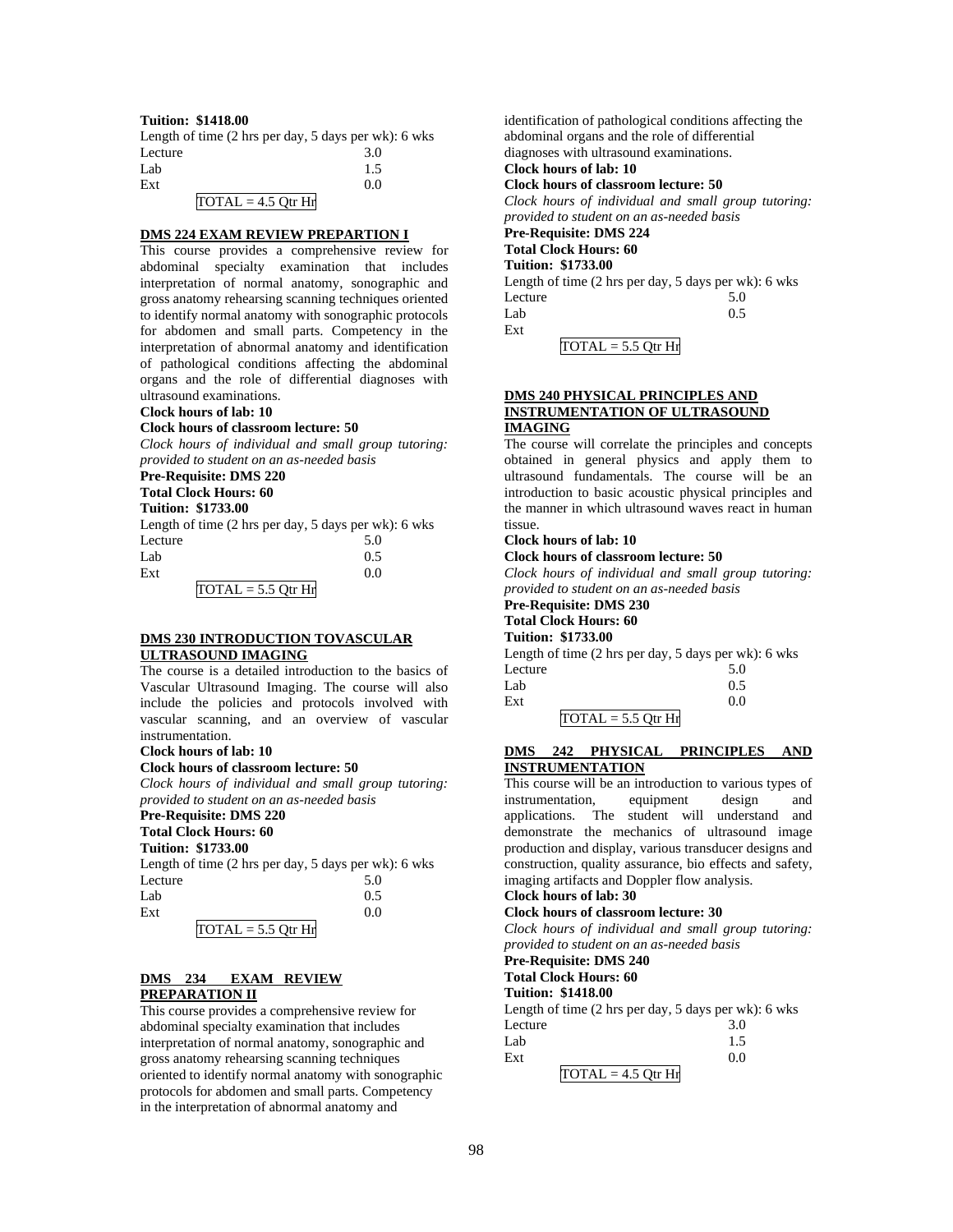#### **DMS 248 ULTRASOUND REGISTRY REVIEW**

This course is designed to assist the student in taking the Sonography Principles and Instrumentation and Ultrasound Specialty Exam. The course will be utilized as a preparation and review for both exams.

#### **Clock hours of lab: 10**

#### **Clock hours of classroom lecture: 20**

*Clock hours of individual and small group tutoring: provided to student on an as-needed basis*

# **Pre-Requisite: DMS 240**

**Total Clock Hours: 30**

### **Tuition: \$788.00**

Length of time (1 hrs per day, 5 days per wk): 6 wks Lecture 2.0  $Lab$  0.5  $\text{Ext}$  0.0

 $TOTAL = 2.5 Qtr Hr$ 

## **DMS 250 CLINICAL PRACTICUM I**

The student will be assigned, and directly supervised in a diagnostic medical ultrasound imaging facility such as a hospital, clinic, or radiology imaging center. The student will be introduced to the clinical setting and departmental organization. Under direct supervision by a clinical preceptor (supervising sonographer or physician), and the school's Clinical Externship Coordinator, the student will begin to acquire the hands-on skills necessary for the sonographer in a clinical site. This is accomplished through observation and participation in clinical case studies of patients undergoing ultrasound examinations

#### **Clock hours of lab: 0**

#### **Clock hours of classroom lecture: 0 Clock hours of Externship: 225**

*Clock hours of individual and small group tutoring: provided to student on an as-needed basis*

**Pre-Requisite: Successful completion of all DMS didactic core classes.**

#### **Total Clock Hours: 225**

#### **Tuition: \$2363.00**

|                      | Length of time (8 hrs per day, 5 days per wk): 6 wks |
|----------------------|------------------------------------------------------|
| Lecture              | 0.0                                                  |
| Lab                  | 0.0                                                  |
| Ext                  | 7.5                                                  |
| $TOTAL = 7.5 Qtr Hr$ |                                                      |

## **DMS 260 CLINICAL PRACTICUM II**

This course is designed as a more advanced continuation of Clinical Practicum I. The student will continue to perfect his or her skills in the clinical environment and learn more advanced imaging techniques required of the entry-level sonographer. The student will gain more experience in performing ultrasound studies of the patient undergoing abdominal, small parts, gynecologic, obstetric, or vascular ultrasound examinations. The student will be assigned, and directly supervised in a diagnostic medical ultrasound imaging facility such as a hospital, clinic, or radiology imaging center. The student will be introduced to the clinical setting and departmental

organization. Under direct supervision by a clinical preceptor (supervising sonographer or physician), and the school's Clinical Externship Coordinator, the student will begin to acquire the hands-on skills necessary for the sonographer in a clinical site. This is accomplished through observation and participation in clinical case studies of patients undergoing ultrasound examinations.

#### **Clock hours of lab: 0 Clock hours of classroom lecture: 0 Clock hours of Externship: 225**

*Clock hours of individual and small group tutoring: provided to student on an as-needed basis*

# **Pre-Requisite: DMS 250 Total Clock Hours: 225**

**Tuition: \$2363.00**

Length of time (8 hrs per day, 5 days per wk): 6 wks Lecture 0  $Lab$  0

| Ext |                      |  |
|-----|----------------------|--|
|     | $TOTAL = 7.5$ Otr Hr |  |

### **DMS 270 CLINICAL PRACTICUM III**

This course is designed as a more advanced continuation of Clinical Practicum II. The student will continue to perfect his or her skills in the clinical environment and learn more advanced imaging techniques required of the entry-level sonographer. The student will gain more experience in performing ultrasound studies of the patient undergoing abdominal, small parts, gynecologic, obstetric, or vascular ultrasound examinations. The student will be assigned, and directly supervised in a diagnostic medical ultrasound imaging facility such as a hospital, clinic, or radiology imaging center. The student will be introduced to the clinical setting and departmental organization. Under direct supervision by a clinical preceptor (supervising sonographer or physician), and the school's Clinical Externship Coordinator, the student will begin to acquire the hands-on skills necessary for the sonographer in a clinical site. This is accomplished through observation and participation in clinical case studies of patients undergoing ultrasound examinations.

#### **Clock hours of lab: 0**

## **Clock hours of classroom lecture: 0 Clock hours of Externship: 225**

*Clock hours of individual and small group tutoring: provided to student on an as-needed basis*

# **Pre-Requisite: DMS 260**

# **Total Clock Hours: 225**

**Tuition: \$2363.00**

| Length of time $(8 \text{ hrs per day}, 5 \text{ days per wk})$ : 6 wks |     |
|-------------------------------------------------------------------------|-----|
| Lecture                                                                 | 00  |
| Lab                                                                     | 0.0 |
| Ext                                                                     | 7.5 |

 $TOTAL = 7.5$  Qtr Hr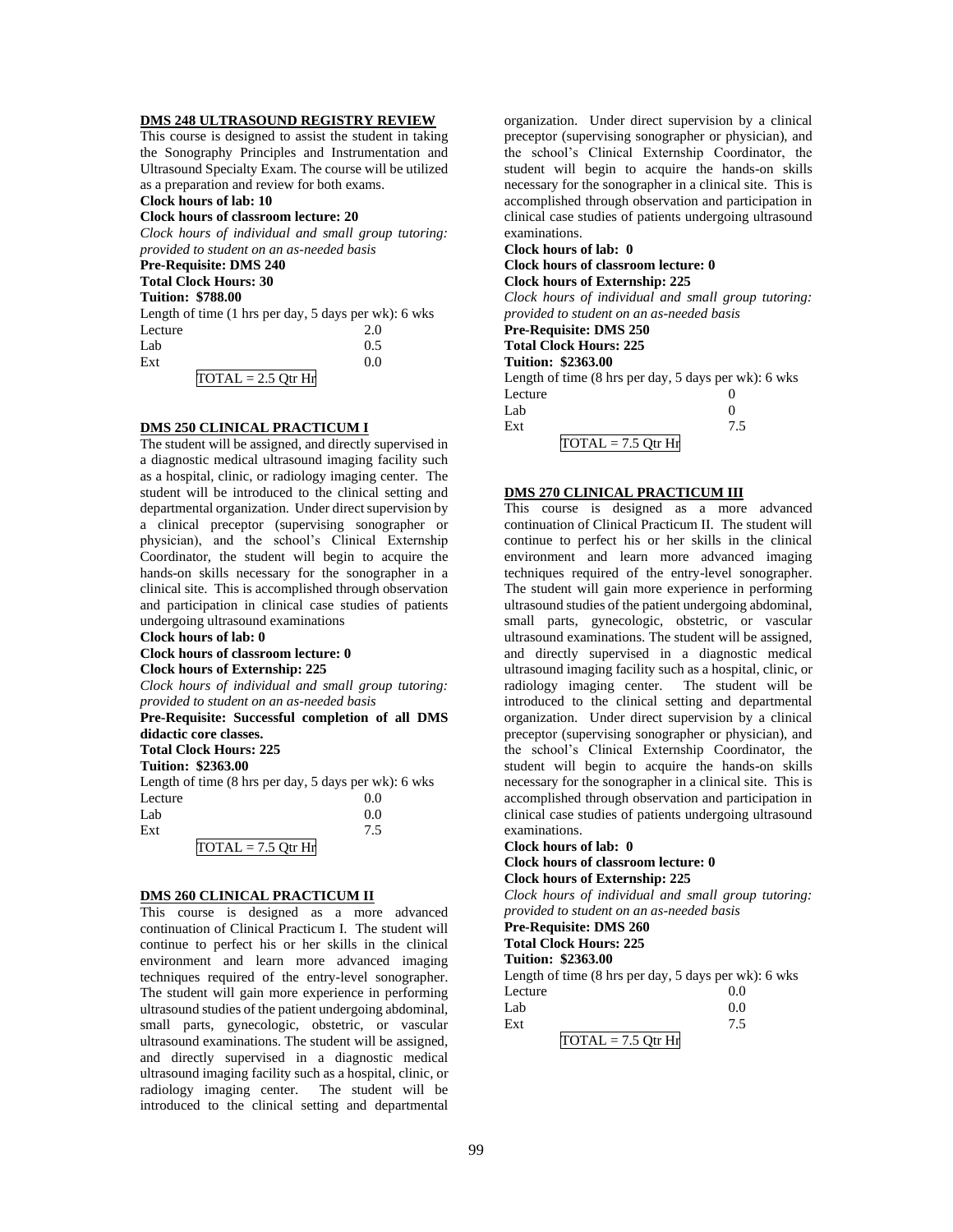#### **DMS 280 CLINICAL PRACTICUM IV**

This course is designed as a more advanced continuation of Clinical Practicum III. The student will continue to perfect his or her skills in the clinical environment and learn more advanced imaging techniques required of the entry-level sonographer. The student will gain more experience in performing ultrasound studies of the patient undergoing abdominal, small parts, gynecologic, obstetric, or vascular ultrasound examinations. The student will be assigned, and directly supervised in a diagnostic medical ultrasound imaging facility such as a hospital, clinic, or radiology imaging center. The student will be introduced to the clinical setting and departmental organization. Under direct supervision by a clinical preceptor (supervising sonographer or physician), and the school's Clinical Externship Coordinator, the student will begin to acquire the hands-on skills necessary for the sonographer in a clinical site. This is accomplished through observation and participation in clinical case studies of patients undergoing ultrasound examinations.

#### **Clock hours of lab: 0 Clock hours of classroom lecture: 0 Clock hours of Externship: 150**

*Clock hours of individual and small group tutoring: provided to student on an as-needed basis*

## **Pre-Requisite: DMS 270**

**Total Clock Hours: 150**

# **Tuition: \$1575.00**

Length of time (8 hrs per day, 5 days per wk): 6 wks Lecture  $0.0$ 

| <u>Locale</u>        | $v \cdot v$ |
|----------------------|-------------|
| Lab                  | 0.0         |
| Ext                  | 5.0         |
| $TOTAL = 5.0 Qtr Hr$ |             |

#### **ENG 110 ENGLISH I**

This course includes introduction to literary analysis, investigation/review of topic-selection processes, development of possible thesis statements, outlining as it relates to support for a selected thesis statement, overall study of the research process, practice and emphasis on critical thinking skills in literary analysis, and experience in writing literary research papers using available resources.

#### **Clock hours of lab: 0**

#### **Clock hours of classroom lecture: 30**

*Clock hours of individual and small group tutoring: provided to student on an as-needed basis*

#### **Pre-Requisite: N/A Total Clock Hours: 30**

**Method of Delivery: Blended**

#### **Tuition: \$945.00**

Length of time (1 hrs per day, 5 days per wk): 6 wks Lecture 3.0  $Lab$  0.0  $\text{Ext}$  0.0

| $\text{normal} = 3.0 \text{ Otr}^{\mathsf{T}}$ |  |
|------------------------------------------------|--|
|                                                |  |

## **ME 101 MEDICAL LAW AND ETHICS**

The student will learn the application of legal principles, policies, regulations and standards for the control and use of information as it applies to various areas of employment. Students will learn the proper release of information, ethical codes, confidentiality, humanistic healthcare, legal terminology, legal judgments, documents, and litigation terms. In class, students will apply this knowledge through discussion of ethical dilemmas, conferencing, and analysis of legal situations.

# **Clock hours of classroom lecture: 20**

### **Clock hours of lab: 10**

*Clock hours of individual and small group tutoring: provided to student on an as-needed basis*

# **Pre-Requisite: N/A**

**Total Clock Hours: 30**

# **Method of Delivery: Blended**

**Tuition: \$788.00**

Length of time (1 hrs per day, 5 days per wk): 6 wks Lecture  $2.0$  $Lab$  0.5

| Ext |                      |  |
|-----|----------------------|--|
|     | $TOTAL = 2.5 Qtr Hr$ |  |
|     |                      |  |

# **MT 101 MEDICAL TERMINOLOGY I**

This course provides basic medical terminology information including Greek and Latin derivations, prefixes, suffixes, root words, and combining forms. This course provides practice in building and defining medical terms, and emphasizes correct spelling and pronunciation of medical words*.*

#### **Clock hours of lab: 15**

#### **Clock hours of classroom lecture: 15**

*Clock hours of individual and small group tutoring: provided to student on an as-needed basis*

#### **Pre-Requisite: N/A Total Clock Hours: 30**

**Method of Delivery: Blended**

### **Tuition: \$630.00**

Length of time (1 hrs per day, 5 days per wk): 6 wks Lecture 1.5

| Lab |                      | 0.5 |
|-----|----------------------|-----|
| Ext |                      | 0.0 |
|     | $TOTAL = 2.0 Qtr Hr$ |     |

# **MT 102 MEDICAL TERMINOLOGY II**

This course is a continuation of MT 101 and provides in-depth medical terminology information including Greek and Latin derivations, prefixes, suffixes, root words, and combining forms. It provides practice in building and defining medical terms, and emphasizes correct spelling and pronunciation of medical words. Interpreting terminology related to body structure, disease, diagnosis, and treatment is emphasized along with medical abbreviations.